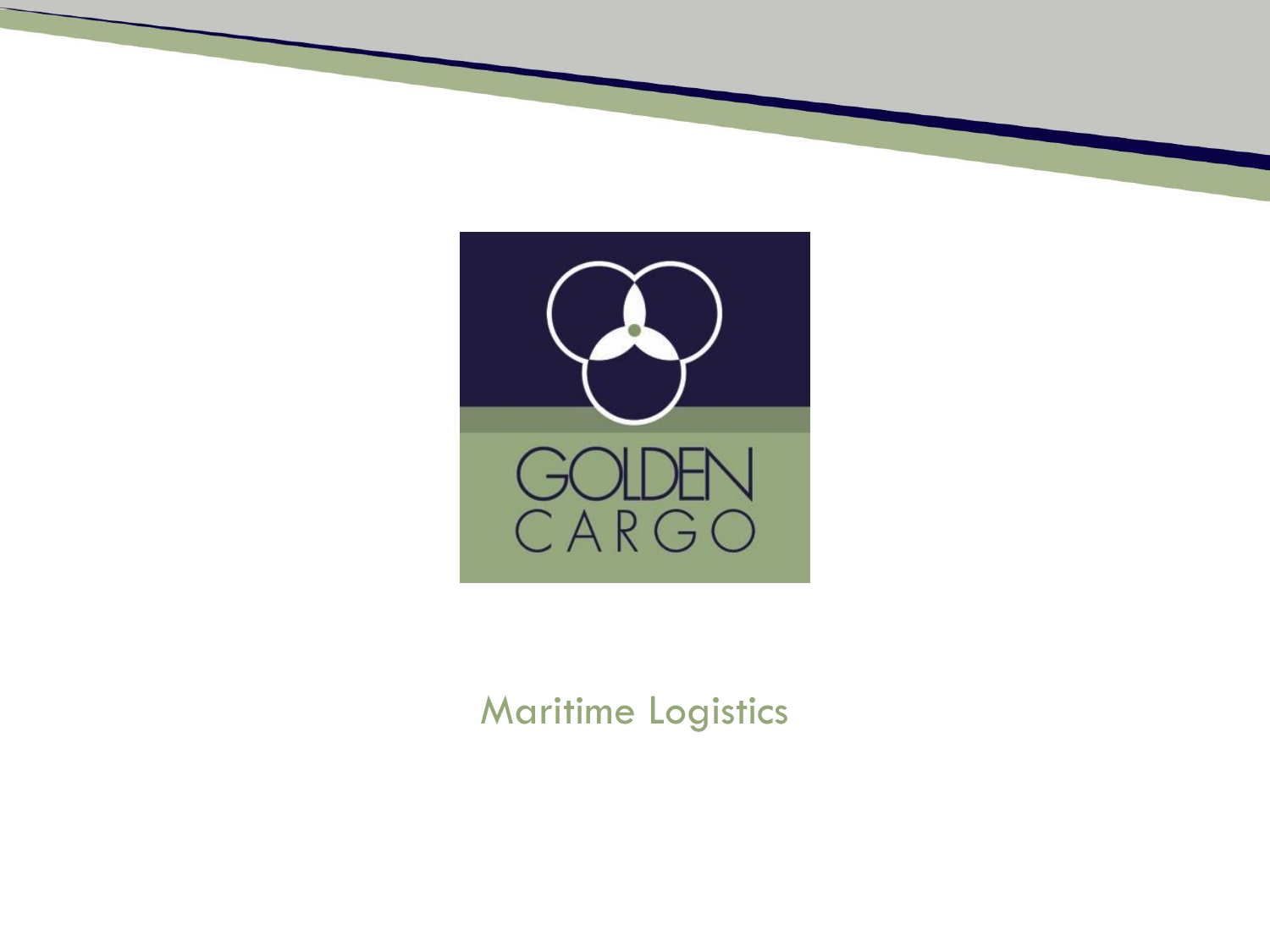#### Founded in 1989 Number of employees : 150 Own offices in Greece, Cyprus, Panama, Singapore 3 subsidiary companies (Golden Courier, World Packing & Logistics, Golden Cargo Logistics) Total warehouse capacity: 40.000 sq.m., 6 hubs globally ISO 9001:2008 Certified AEO-F certified (customs & security) February 20 <sup>2</sup> Company Profile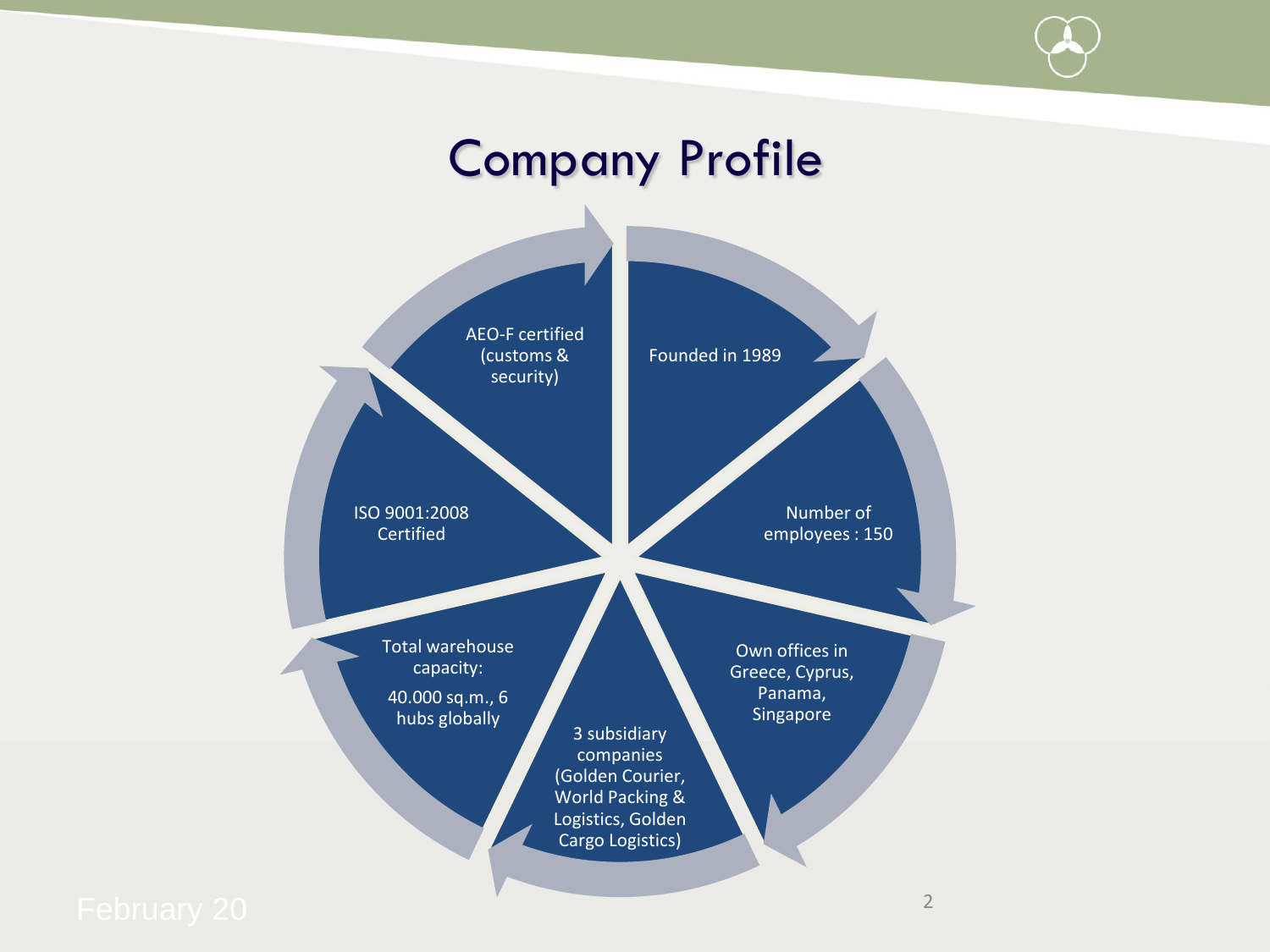



## Facts & Figures

- **Revenue :** >30,0 million USD
- **Number of shipments:** > 40000/2018
- **Volume:** > 11.000 tons
- **On-board deliveries**: > 15000
- **Customer base:** 250 companies Providing service for 2.500 vessels
- **Number of employees:** 150
- **Branch offices:** Singapore, Japan, Cyprus, Panama
- **Main Hubs:** Greece, Netherlands, Korea, Japan, Shanghai, Singapore
- **Supporting Hubs:** Hamburg, Genoa, Copenhagen, Algeciras, Houston, Panama, Durban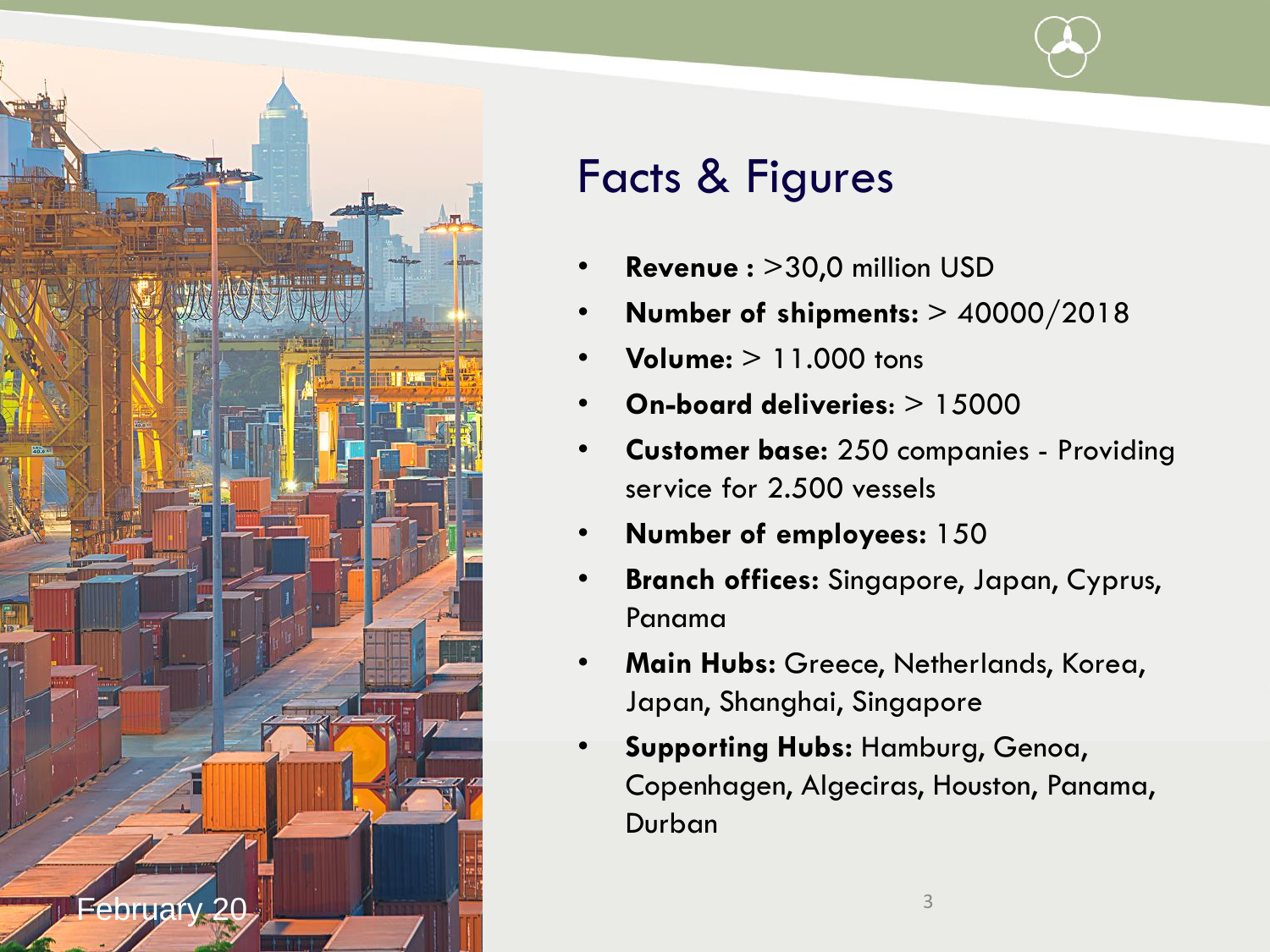#### GOLDEN CARGO LOGISTICS PANAMA INC

■ 層

 $\mu$  if

 $\mathbf{Q}_{\text{th}}$ 

seggo

F,

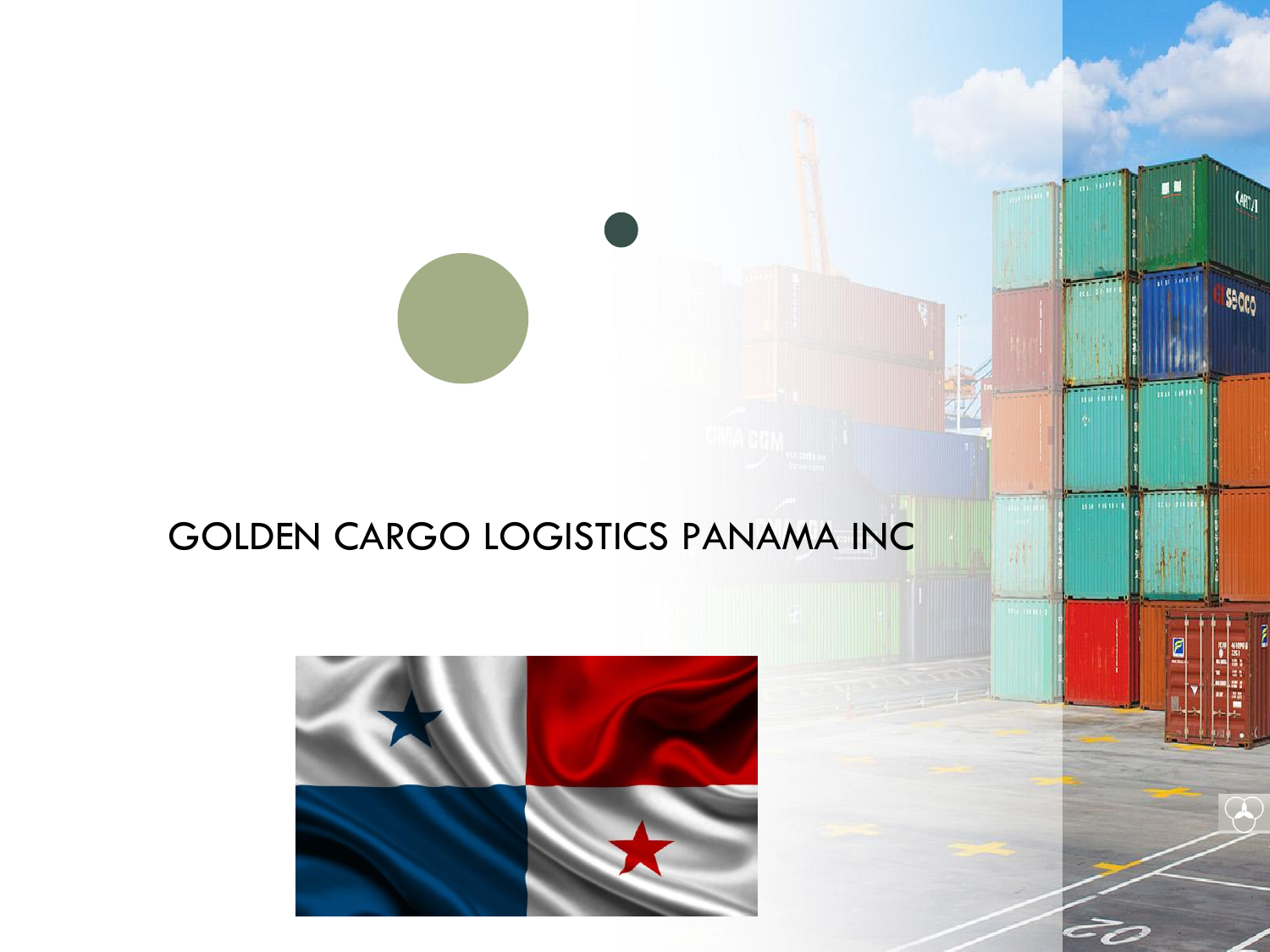## Why Panama

- An average of 33 vessels per day cross the Canal
- Over 12 thousand calls per year
- Ocean traffic with over 250 thousand tons of cargo
- Core service providing center in the region
- Firm, quick and flexible customs system
- Ease of access to vessels
- Emerging logistics HUB for neighboring countries
- Stable economic and political environment
- Open to foreign investments
- Perfect fit for our marine logistics operational model providing last mile service with full supply chain control

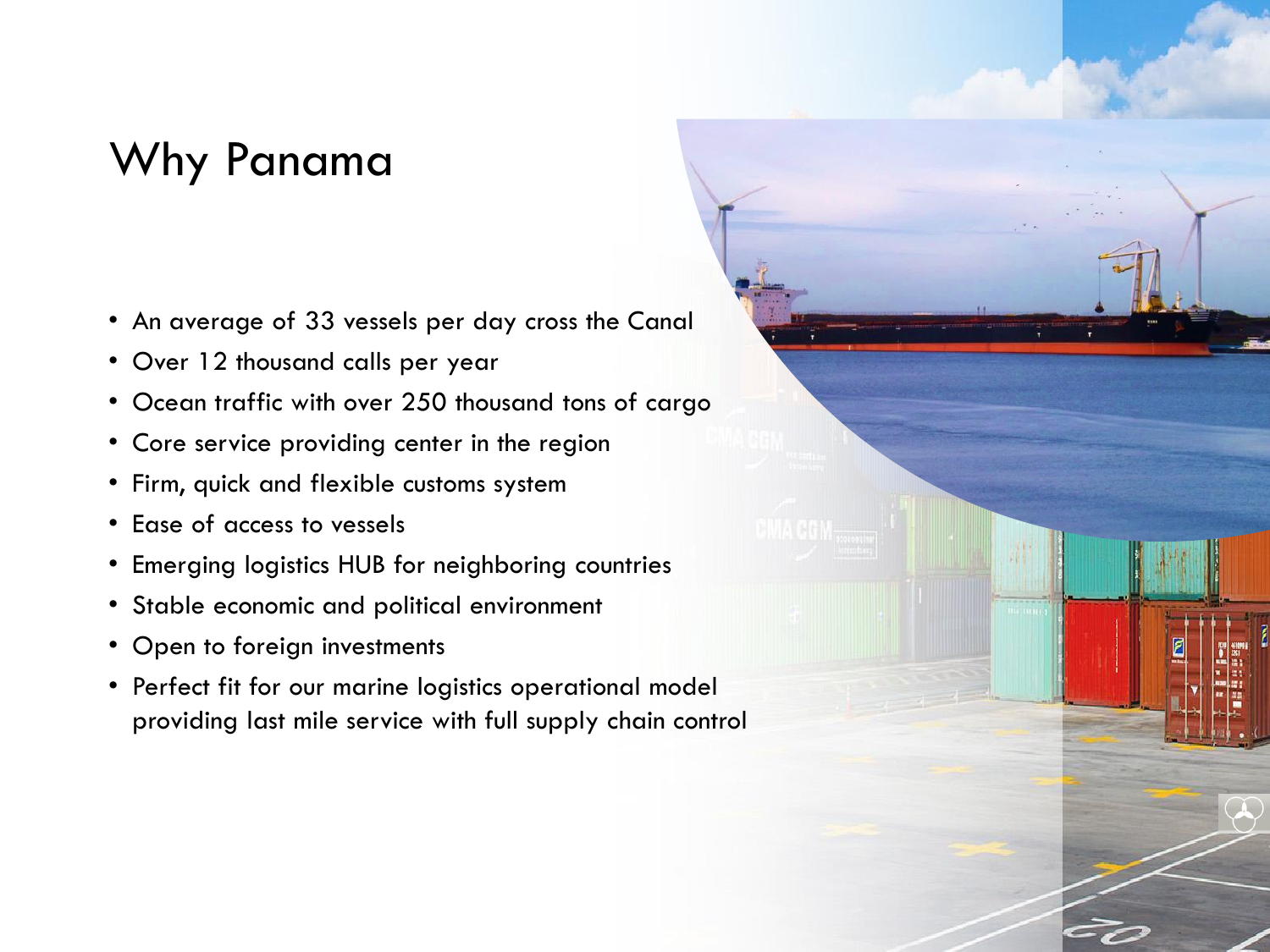### Dedicated Services

- Panama Canal transit agents
	- Shipside deliveries with on site personnel
	- Provision of labor and equipment
	- Cash to Master
	- Crew changes
	- Offloads & landed goods shipside pick up & processing
	- Coordinating ship repairs, freshwater supply and lubricating oil delivery
	- Coordinating garbage, slop and sludge disposal
	- Coordinating bunkering operations
	- Consultancy
	- Attending all owners requirements
	- Full range of freight forwarding services
	- 24/7/365 availability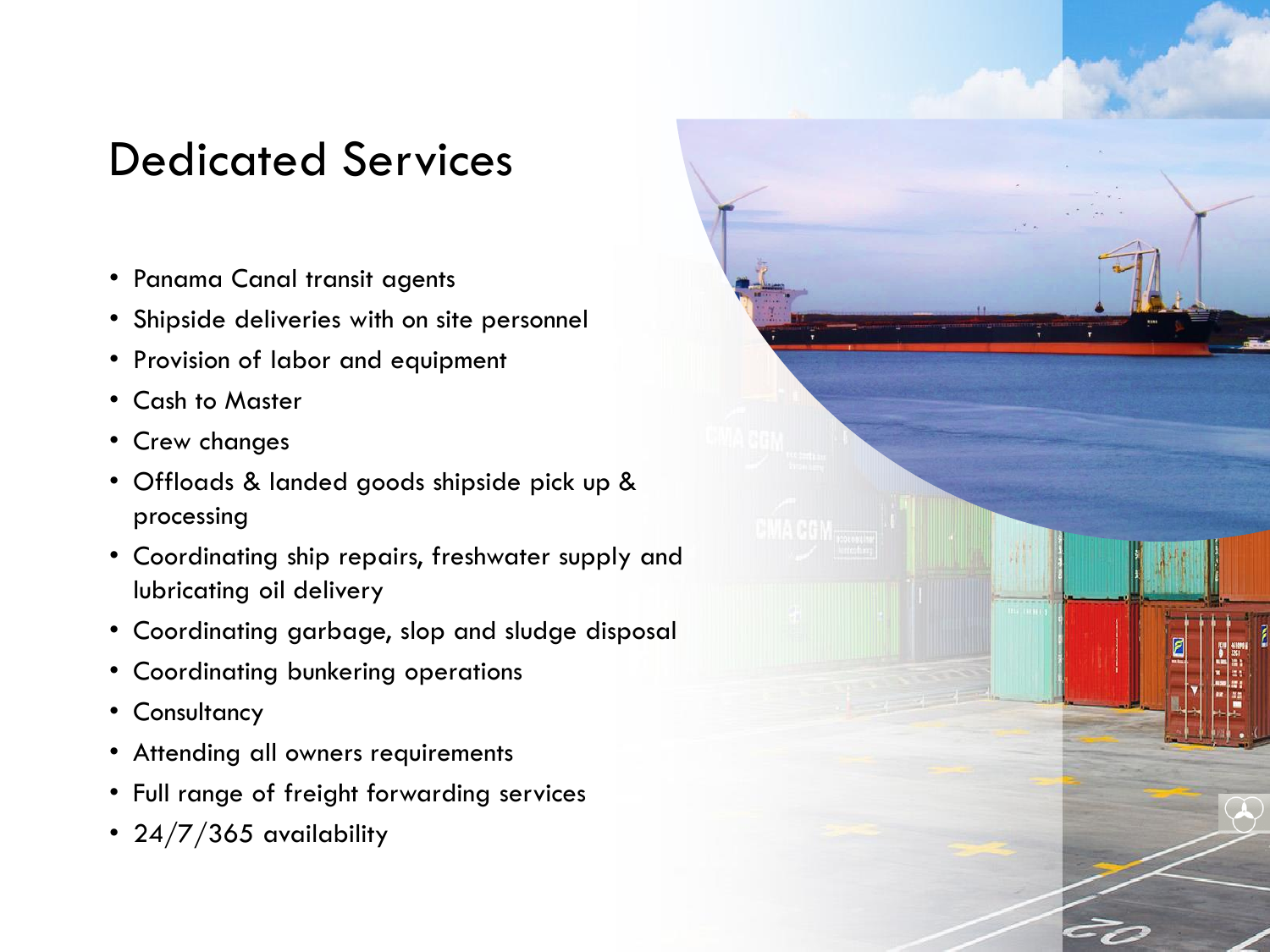#### Our Location

Golden Cargo Logistics is located in the newly established Panama Pacifico FTZ just minutes away from Balboa and approximately 40 minutes away from Panama Tocumen International airport.

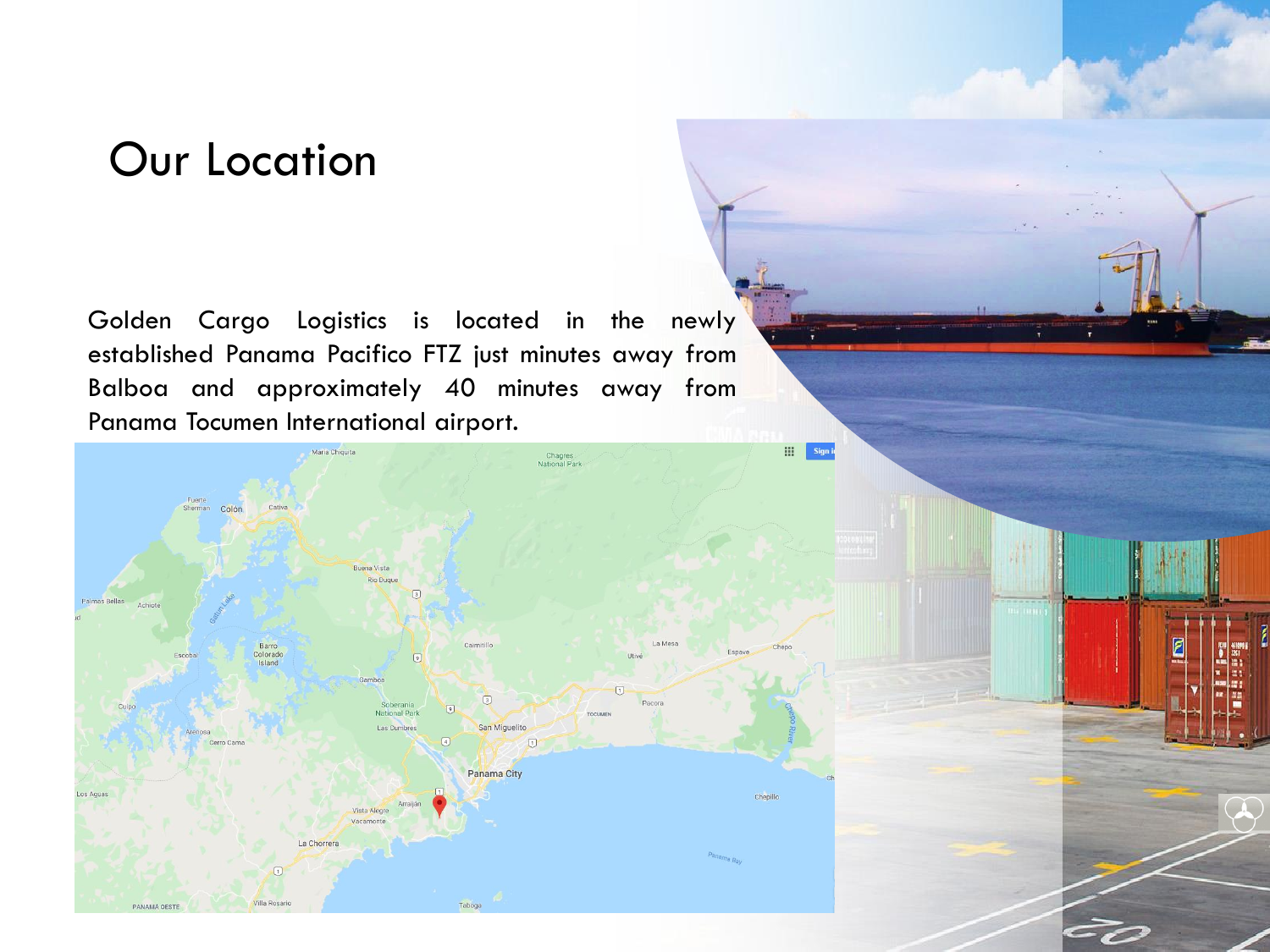#### Contact information

Golden Cargo Logistics Panama Inc International Business Park Building 3845 - Office 218 Panama Pacifico T: +507 830 5041 M: +507 6210 3729 Operations: [operations@gcologistics.com.pa](mailto:operations@gcologistics.com.pa) Administration: [gco@gcologistics.com.pa](mailto:gco@gcologistics.com.pa) Sales: [psarantis@goldencargo.gr](mailto:psarantis@goldencarg.gr)